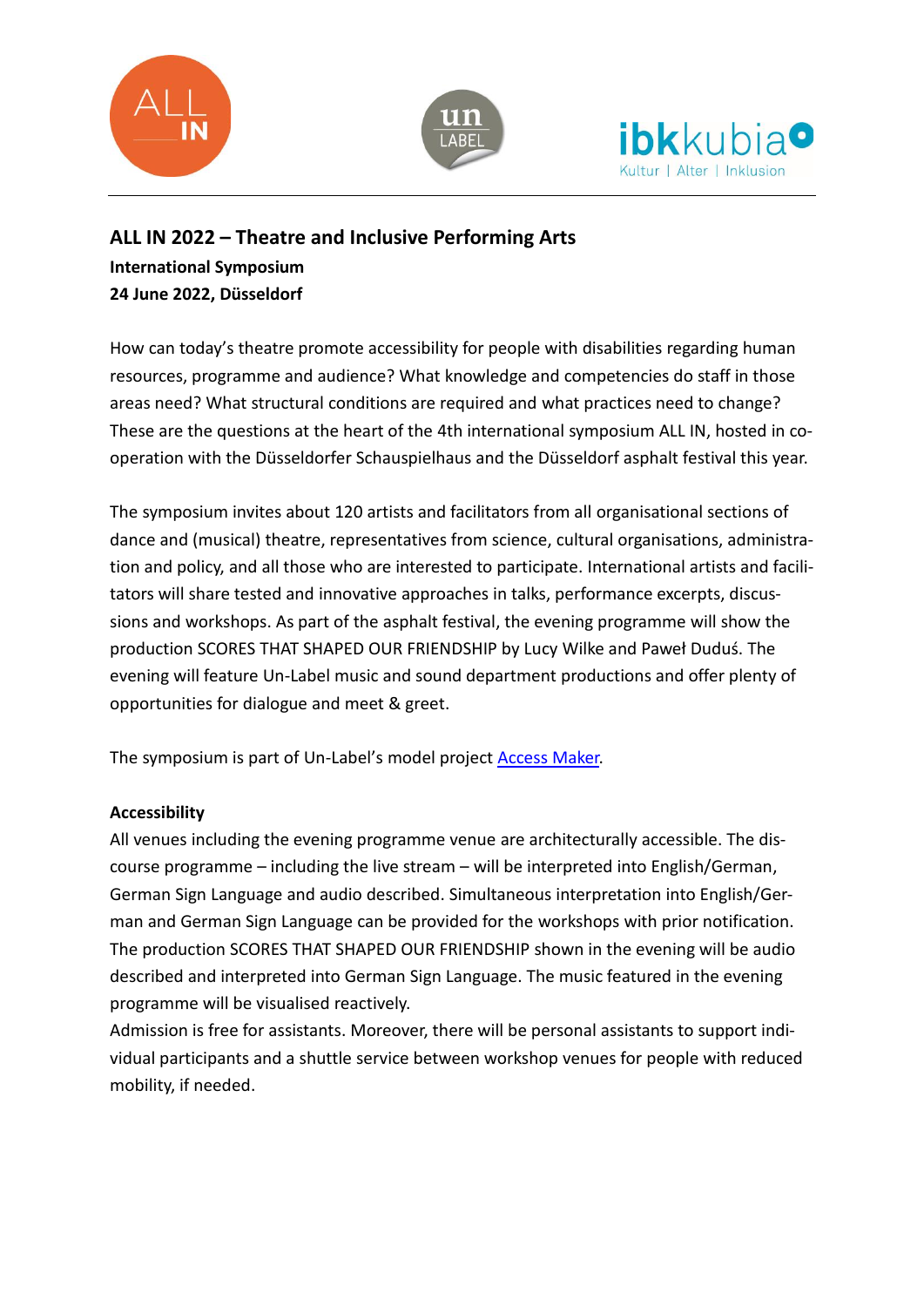





# **ALL IN 2022 – Programme**

# **Friday 24 June 2022**

# **Discourse Programme**

**10.00 – 13.00** Venue: Düsseldorfer Schauspielhaus and live stream

**Doors open at 9.30**

### **10.00 – 10.30**

#### **Welcome**

- Mr Jürgen Dusel, Federal Government Commissioner for Matters relating to Persons with Disabilities
- Minister Isabel Pfeiffer-Poensgen, Ministry of Culture and Science, North Rhine-Westphalia

# **10.30 – 11.00**

# **Talk**

Kaite O'Reilly "*Becoming Aware of Other Bodies from an Artistic Perspective"* dramaturg and author (UK)

# **11.00 – 11.30**

# **Short Cut: Production "Chinchilla Arschloch, waswas" (Rimini Protokoll)**

Video excerpt and talk with Rimini Protokoll (Anna Wagner, Künstlerhaus Mousonturm) and Bijan Kaffenberger (Chinchilla Arschloch performer) moderated by cultural journalist Georg Kasch

# **11.30 – 12.00**

*Coffee break*

# **12.00 – 12.30**

# **Short Cut: Production "Effingers" (Münchner Kammerspiele)**

Video excerpt and talk with Lucy Wilke (actress) and Barbara Mundel (director, Münchner Kammerspiele) moderated by cultural journalist Georg Kasch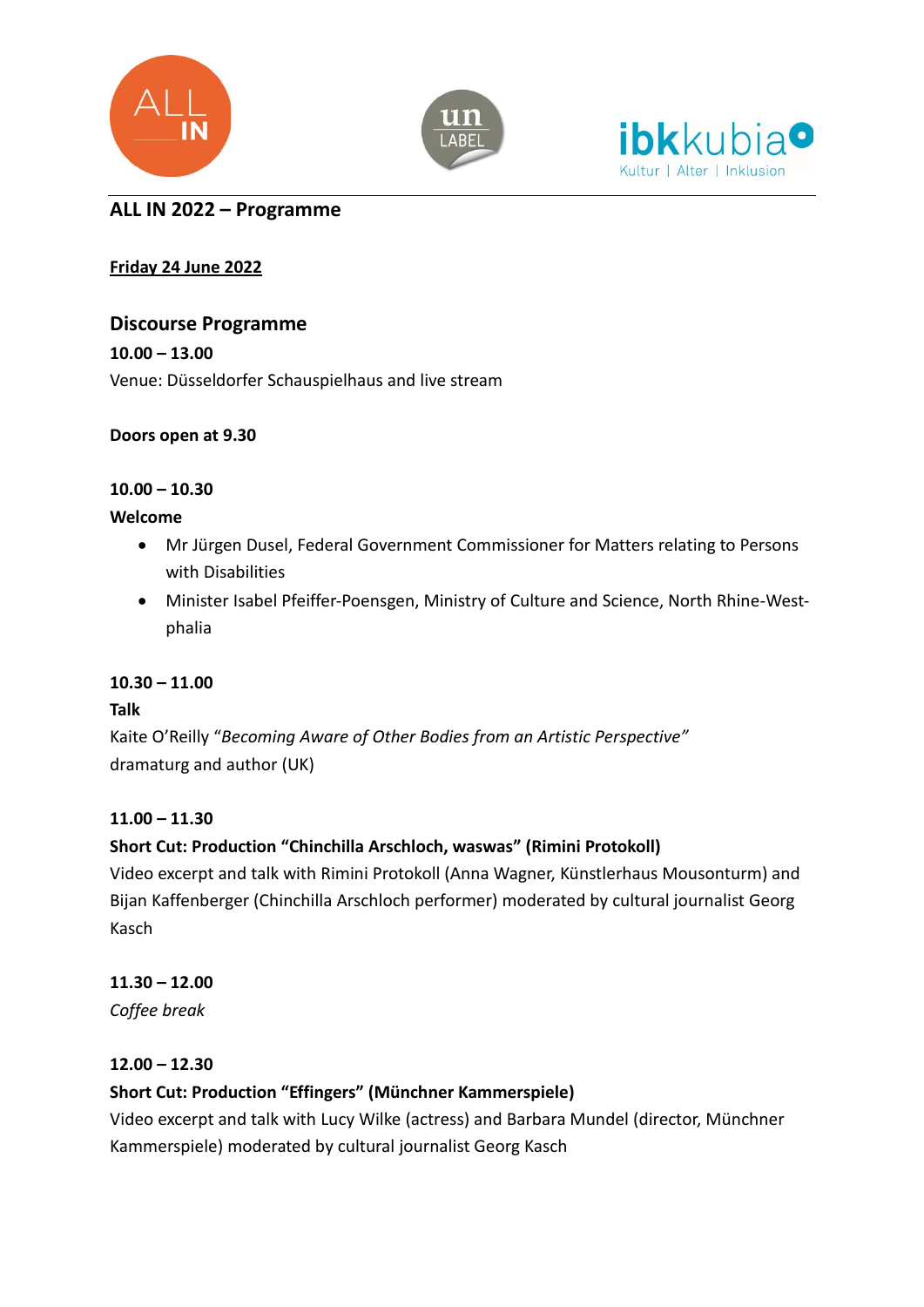





# **12.30 – 13.00 Moving from WHAT to HOW How to Change Things in Theatre: Project Access Maker** Talk with representatives of Düsseldorfer Schauspielhaus and the Access Maker advisory

team

**13.00 – 14.30 Lunch break**

# **Workshops (WS)**

# **14.30 – 18.30** Venues: Düsseldorfer Schauspielhaus and Central

There will be two 90-minute workshop slots from 14.30 – 16.00 and 17.00 – 18.30, respectively. Symposium participants may take part in two different workshops.

- **WS 1: Different Cognitive Conditions: Collective Performance Development by the (Music) Theatre Collective i can be your translator, Dortmund** facilitated by: Christoph Rodatz & Linda Fishan, i can be your translator (icbyt) Target group: dramaturgy, direction
- **WS 2: Materials, Forms, Dimensions: Introducing Performance and Production for Blind and Visually Impaired People** facilitated by: Matthias Huber, Leipzig and Rose Jokic, Cologne, audio description advisors, Cologne Target group: dramaturgy, direction, stage technology, cultural education
- **WS 3: Isolated Solutions Becoming Standard: Individual Technical Accessibility for Theatre Audiences with Visual and Hearing Impairments** facilitated by: David Maß, Panthea, Berlin Target group: stage technology, scenic design, dramaturgy, marketing, cultural education
- **WS 4: From Movement to Sound, from Sound to Image: Digital Translations for an Inclusive Stage Experience** facilitated by: Tobias Hartmann, Max Schweder, Cologne; Dodzi Dougban, Recklinghausen Target group: stage technology, scenic design, dramaturgy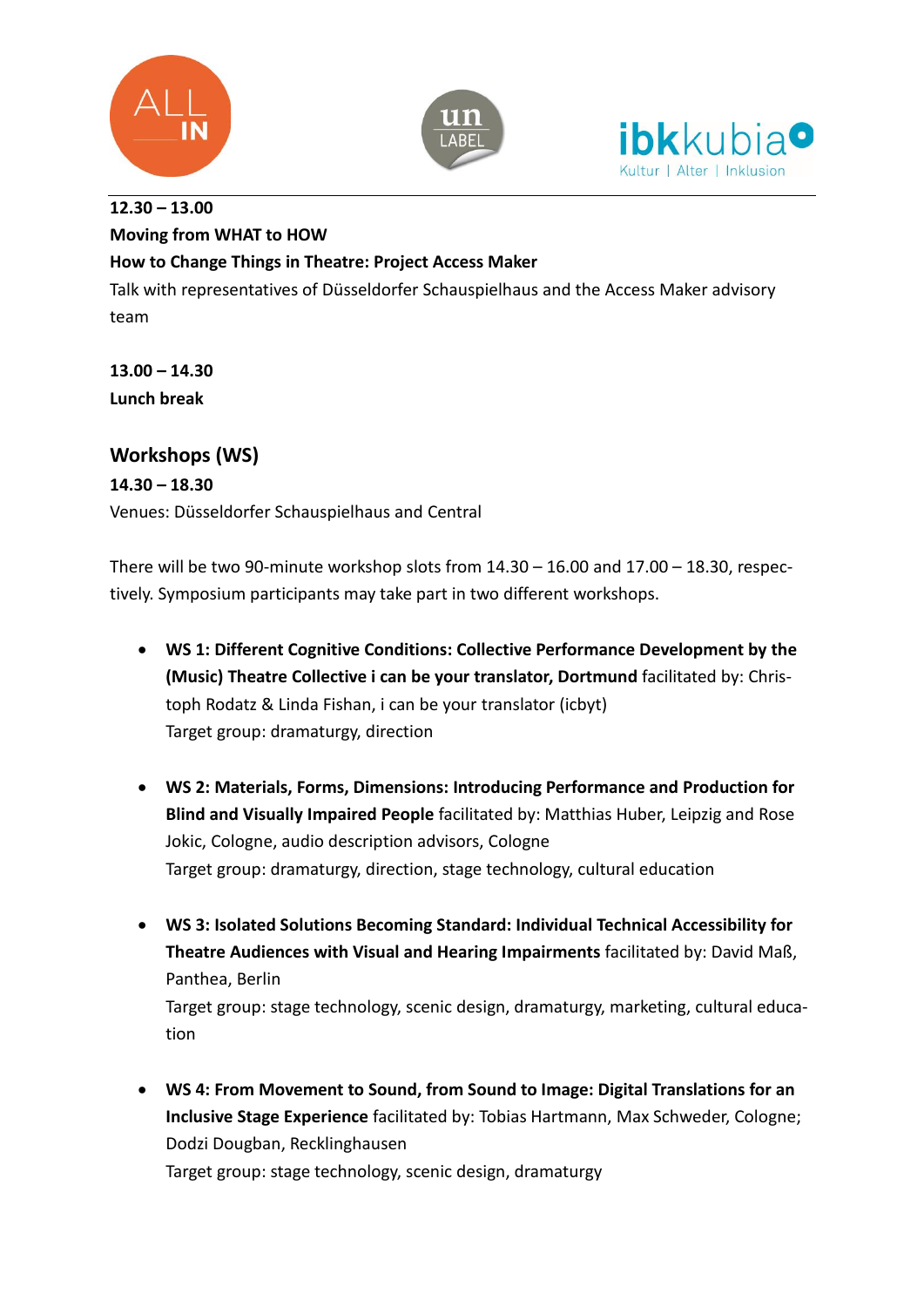





- **WS 5: Alternative Dramaturgies Informed by a Deaf and Disability Perspective** facilitated by: Kaite O'Reilly, UK Target group: direction, dramaturgy, cultural education
- **WS 6: Inclusive Scenography: A Practical Introduction Illustrating Current Thinking around Accessible Theatre Design** facilitated by: Jo Paul, UK Target group: costume design, scenic design, equipment

# **Evening Programme and Meet & Greet**

**19.00 – 22.00** Venue: asphalt festival area with beer garden

### **19.30 – 20.15**

Un-Label jazz formation

#### **20.30 – 21.30**

#### **Performance**

SCORES THAT SHAPED OUR FRIENDSHIP by Lucy Wilke and Paweł Duduś Performance tickets (€24 / reduced €12) must be booked separately by 4 June 2022 at: [ticket@asphalt-festival.de.](mailto:ticket@asphalt-festival.de) Please provide the following information on booking: first and last name, address, street, house number, postal code, town, wheelchair space, if needed.

#### **21.30 – 22.00**

Un-Label techno jazz ensemble "Unfall"

#### **Hosts**

Un-Label Performing Arts Company and kubia – [Centre of Competence for Creative Ageing](https://ibk-kubia.de/)  [and Inclusive Arts](https://ibk-kubia.de/), both Cologne

#### **Cooperation Partners**

[Düsseldorfer Schauspielhaus](https://www.dhaus.de/) and [asphalt festival Düsseldorf](https://www.asphalt-festival.de/)

**Venues + Times: Discourse programme** (10.00 – 13.00): Düsseldorfer Schauspielhaus and live stream **Workshops** (14.30 – 18.30): Düsseldorfer Schauspielhaus and Central **Evening programme** (19.00 – 22.00): asphalt festival area